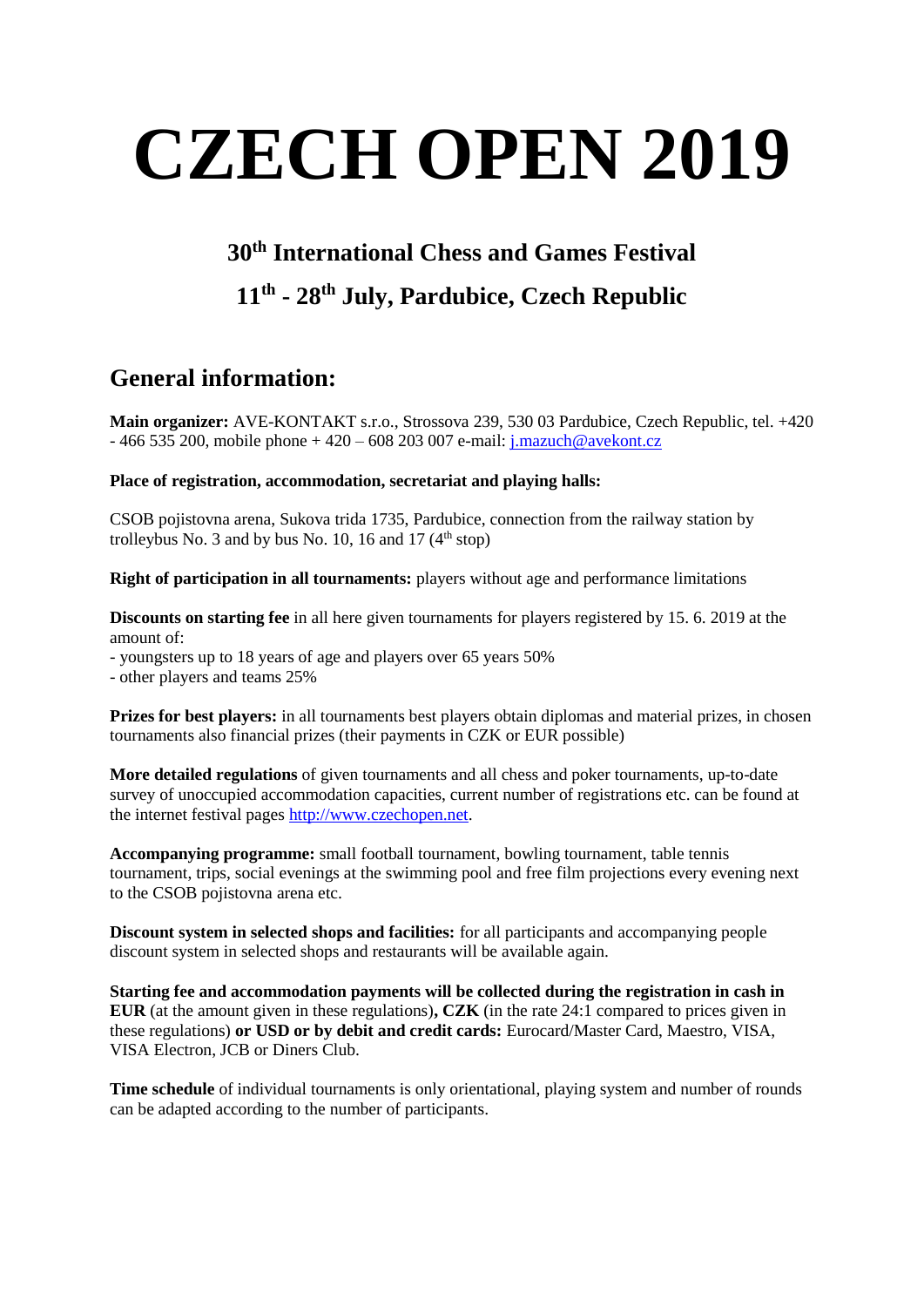|                    | Thu                      | Fri            | Sat            | Sun                      | Mon                      | Tue                      | Wed                          | Thu                          | Fri                      | Sat                      | Sun                      | Mon                      | Tue                      | Wed                      | Thu                      | Fri                          | Sat            |
|--------------------|--------------------------|----------------|----------------|--------------------------|--------------------------|--------------------------|------------------------------|------------------------------|--------------------------|--------------------------|--------------------------|--------------------------|--------------------------|--------------------------|--------------------------|------------------------------|----------------|
|                    | 11th                     | 12th           | 13th           | 14th                     | 15 <sup>th</sup>         | 16th                     | 17th                         | 18th                         | 19th                     | 20th                     | 21st                     | 22nd                     | 23rd                     | 24th                     | 25th                     | 26th                         | 27th           |
|                    | July                     | July           | July           | July                     | July                     | July                     | July                         | July                         | July                     | July                     | July                     | July                     | July                     | July                     | July                     | July                         | July           |
| Abstract games     | $\mathbf X$              | $\mathbf X$    | $\mathbf X$    | $\mathbf X$              | $\mathbf X$              | $\mathbf X$              | $\mathbf X$                  | $\mathbf X$                  | $\blacksquare$           | $\overline{a}$           | $\bar{\phantom{a}}$      | $\overline{a}$           | $\mathbf X$              | $\mathbf X$              | $\mathbf X$              | $\mathbf X$                  | $\mathbf X$    |
| Backgammon         | $\overline{\phantom{m}}$ | $\mathbf X$    | $\mathbf X$    | $\mathbf X$              | $\overline{\phantom{a}}$ | $\overline{\phantom{a}}$ | $\overline{\phantom{a}}$     | $\blacksquare$               | $\overline{\phantom{a}}$ | $\blacksquare$           | $\overline{\phantom{a}}$ | $\overline{\phantom{0}}$ | $\blacksquare$           | $\overline{\phantom{a}}$ | $\overline{\phantom{0}}$ | $\overline{\phantom{0}}$     |                |
| <b>Bridge</b>      | $\mathbf X$              | $\mathbf X$    | $\mathbf X$    | $\mathbf X$              | $\overline{\phantom{a}}$ | $\overline{\phantom{a}}$ | $\overline{a}$               | $\qquad \qquad \Box$         | $\overline{\phantom{a}}$ | $\blacksquare$           | $\overline{\phantom{a}}$ | $\overline{\phantom{0}}$ | $\overline{\phantom{a}}$ | $\overline{\phantom{a}}$ | $\overline{\phantom{a}}$ | $\overline{a}$               |                |
| Draughts           | $\overline{a}$           | $\mathbf X$    | $\mathbf X$    | $\mathbf X$              | $\overline{\phantom{a}}$ | $\overline{\phantom{a}}$ | $\blacksquare$               | $\overline{\phantom{0}}$     | $\overline{\phantom{a}}$ | $\overline{\phantom{0}}$ | $\overline{a}$           | $\overline{a}$           | $\overline{\phantom{a}}$ | $\overline{\phantom{a}}$ | $\overline{\phantom{a}}$ | $\overline{\phantom{0}}$     | $\overline{a}$ |
| Go                 | $\overline{a}$           | $\mathbf X$    | $\mathbf X$    | $\mathbf X$              | $\overline{\phantom{a}}$ | $\overline{\phantom{a}}$ | $\qquad \qquad \blacksquare$ | $\qquad \qquad \blacksquare$ | $\overline{\phantom{0}}$ | $\overline{\phantom{0}}$ | $\blacksquare$           | $\overline{\phantom{a}}$ | $\overline{\phantom{a}}$ | $\overline{\phantom{a}}$ | $\overline{\phantom{a}}$ | $\frac{1}{2}$                | $\overline{a}$ |
| Pub quiz           | $\overline{\phantom{0}}$ | $\mathbf X$    | $\mathbf X$    | $\mathbf X$              | $\overline{\phantom{a}}$ | $\overline{\phantom{a}}$ | $\overline{a}$               | $\overline{a}$               | $\overline{\phantom{a}}$ | $\blacksquare$           | $\blacksquare$           | $\overline{a}$           | $\overline{\phantom{a}}$ | $\overline{\phantom{a}}$ | $\overline{a}$           | $\overline{\phantom{a}}$     |                |
| Hypergrid          | $\qquad \qquad -$        | $\overline{a}$ | $\mathbf X$    | X                        | $\mathbf X$              | $\mathbf X$              | $\mathbf X$                  | $\mathbf X$                  | $\mathbf X$              | $\mathbf X$              | $\blacksquare$           | $\overline{a}$           | $\overline{a}$           | $\overline{a}$           | L,                       |                              |                |
| Crosswords         | $\overline{a}$           | $\overline{a}$ | $\overline{a}$ | $\overline{a}$           | $\bar{a}$                | $\overline{a}$           | $\overline{a}$               | $\overline{a}$               | $\overline{a}$           | $\overline{a}$           | $\overline{a}$           | $\overline{a}$           | $\overline{a}$           | $\mathbf X$              | $\overline{\phantom{0}}$ | $\overline{a}$               |                |
| Mancala games      | $\mathbf X$              | $\mathbf X$    | $\mathbf X$    | $\mathbf X$              | $\mathbf X$              | $\mathbf X$              | $\mathbf X$                  | $\mathbf X$                  | $\overline{\phantom{a}}$ | $\overline{a}$           | $\blacksquare$           | $\overline{a}$           | $\overline{a}$           | $\overline{a}$           | $\overline{\phantom{0}}$ | $\qquad \qquad \blacksquare$ |                |
| Gomoku             | $\overline{a}$           | $\overline{a}$ | $\mathbf X$    | $\mathbf X$              | $\bar{\phantom{a}}$      | $\blacksquare$           | $\overline{a}$               | $\overline{a}$               | $\overline{a}$           | $\overline{a}$           | $\overline{a}$           | $\overline{a}$           | $\overline{a}$           | $\overline{a}$           | $\blacksquare$           | $\overline{a}$               |                |
| Quartino           | $\mathbf X$              | $\mathbf X$    | $\mathbf X$    | $\mathbf X$              | $\mathbf X$              | $\mathbf X$              | $\mathbf X$                  | $\mathbf X$                  | $\mathbf X$              | $\mathbf X$              | $\overline{\phantom{a}}$ | $\overline{\phantom{0}}$ | $\blacksquare$           | $\overline{\phantom{a}}$ | $\overline{\phantom{a}}$ | $\qquad \qquad \blacksquare$ |                |
| Scrabble           | $\overline{a}$           | $\overline{a}$ | $\mathbf X$    | $\mathbf X$              | $\bar{\phantom{a}}$      | $\overline{\phantom{a}}$ | $\overline{a}$               | $\overline{\phantom{m}}$     | $\overline{\phantom{0}}$ | $\overline{a}$           | $\overline{\phantom{a}}$ | $\overline{a}$           | $\overline{a}$           | $\blacksquare$           | $\blacksquare$           | $\qquad \qquad \blacksquare$ | $\overline{a}$ |
| Shogi              | $\overline{\phantom{0}}$ | $\blacksquare$ | $\mathbf X$    | $\mathbf X$              | $\overline{\phantom{a}}$ | $\overline{\phantom{a}}$ | $\overline{a}$               | $\overline{a}$               | $\overline{\phantom{a}}$ | $\blacksquare$           | $\overline{\phantom{a}}$ | $\overline{\phantom{0}}$ | $\overline{\phantom{a}}$ | $\overline{\phantom{a}}$ | $\overline{\phantom{a}}$ | $\overline{a}$               |                |
| Sudoku &<br>Kakuro | $\overline{a}$           | $\overline{a}$ | $\overline{a}$ | $\overline{a}$           | $\overline{a}$           | $\overline{a}$           | $\overline{a}$               | $\overline{a}$               | $\blacksquare$           | $\overline{a}$           | $\blacksquare$           | $\overline{a}$           | $\overline{a}$           | $\mathbf X$              | $\overline{a}$           | $\overline{a}$               |                |
| Sudoku &<br>Logic  | $\overline{a}$           | $\overline{a}$ | $\blacksquare$ | $\overline{\phantom{0}}$ | $\blacksquare$           | $\qquad \qquad \Box$     | $\overline{a}$               | $\overline{\phantom{0}}$     | $\overline{\phantom{a}}$ | $\mathbf X$              | $\blacksquare$           | $\overline{\phantom{0}}$ | $\overline{a}$           | $\overline{a}$           | $\overline{a}$           | $\overline{a}$               |                |
| Chess              | $\mathbf X$              | $\mathbf X$    | $\mathbf X$    | $\mathbf X$              | $\mathbf X$              | $\mathbf X$              | $\mathbf X$                  | $\mathbf X$                  | $\mathbf X$              | $\mathbf X$              | $\mathbf X$              | $\mathbf X$              | $\mathbf X$              | $\mathbf X$              | $\mathbf X$              | $\mathbf X$                  | $\mathbf X$    |
| <b>ZATRE</b>       | $\overline{a}$           |                |                | X                        |                          |                          |                              | L,                           | $\overline{a}$           | $\overline{a}$           | L,                       |                          |                          |                          |                          |                              |                |

## **Time schedule of the festival:**

## Abstract games  $11<sup>th</sup>$  -  $18<sup>th</sup>$  and  $23<sup>rd</sup>$  -  $27<sup>th</sup>$  July

## **A) Open playing**

Open playing is playing for fun and is available during the entire festival. You can play daily usually from the late morning to early evening.

Participation is free of charge.

## **B) Tournaments**

We will be very pleased if you participate by playing in one or more of our tournaments. Virtually all of the games on offer are easy to learn yet challenging. For example, try Octi, Oska, Teeko, Borderline etc. Suitable time limit to enable players to record games as needed.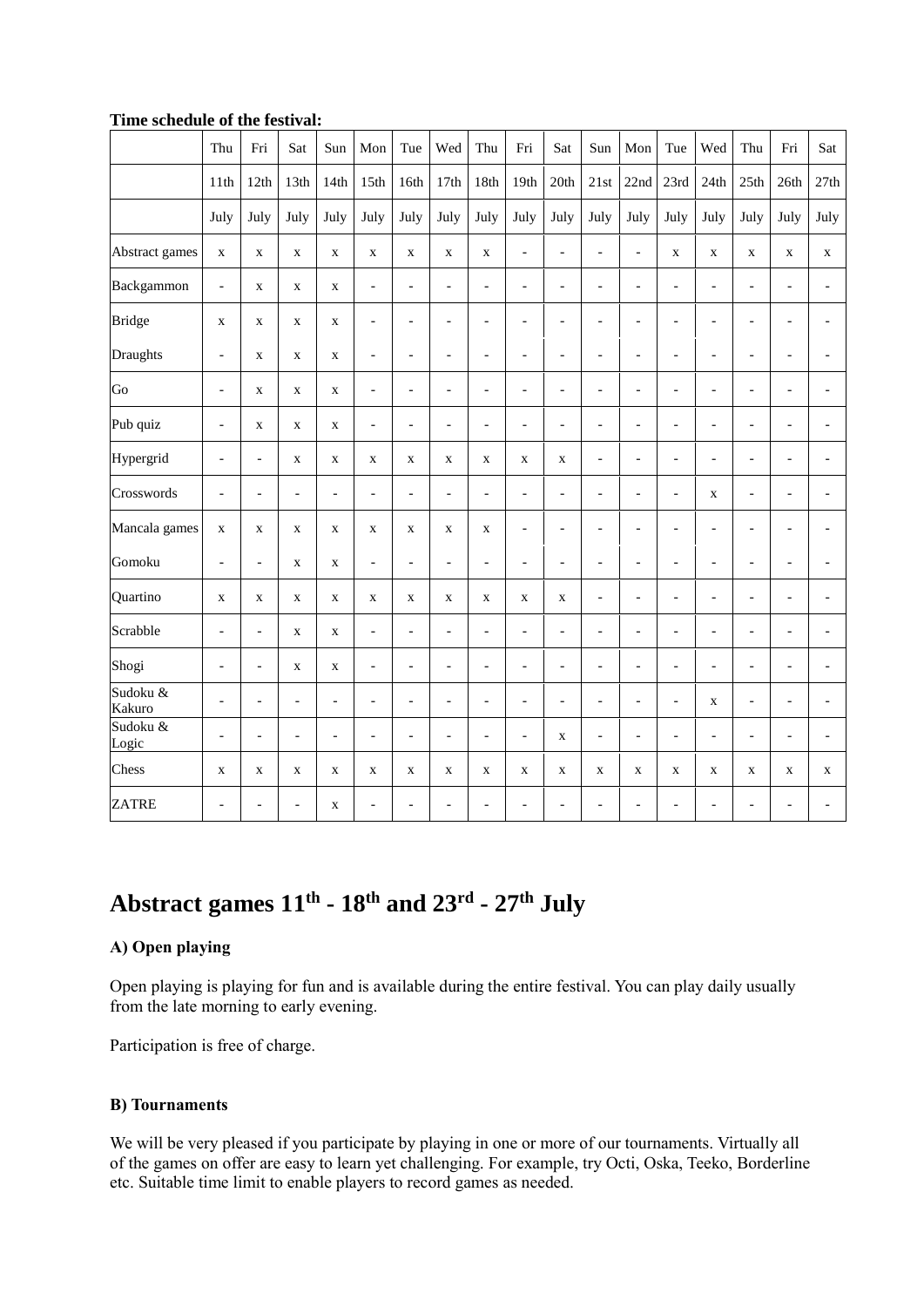Arimaa, Borderline, Octi, Oska, Retsami, Teeko, Poly-Y, Mental Calculation etc tournaments might take place from 23 - 27 July depending upon the interests of players and when they are available. Players can compete when they have time; for example, chess players can play before or after their main tourney game. You can even play during your main tourney game but this isn't recommended for obvious reasons! For those spectators and players with free time, please come and visit our games stall. You will be pleasantly surprised by the variety and depth of these (usually) easy to learn abstract strategy games.

Othello tournament may take place on 16th July, same time as Turkish Mangala in Mancala Festival.

## **C) Author's competition**

Do you have idea(s) for a new game or variant of an already existing game? Let us know. If your creation of a new abstract strategy game is really unique and not yet published, feel free to enter our competition as you may win a material prize.

## **D) Sample of games available during your free time. Inventors & designers are listed!**

All the King's Men - Perry Grant Arimaa - Omar Syed (U.S.A.) - all you need is standard chess board and pieces! Boku - Rob Nelson (U.S.A.) Borderline - R. Haysman (U.K.) Capt'n Kidd - Gunter Cornett (Germany) Chinese Chess (Xiangqi) Dvonn - Kris Burm (Belgium) Mudcrack Y & Poly Y - Professor Charles Titus & Craige Schensted (U.S.A.) Nine Men's Morris - traditional game Octi - Professor Don Green (U.S.A.) Order & Chaos - Professor Sniderman (U.S.A.) Oshi - Tyler Bielman (Canada) Oska - Bryn Jones & Michael Woodward Creations (U.K.) Othello Goro Hasegawa - (Japan) Oware & variants - Africa etc Retsami - John Wildsmith (U.K.) Shogi - Japanese Chess Siam - Didier Dhorbait (France) Star Chess - Laszlo Polgar (Hungary) Teeko - John Scarne (U.S.A.) Toguzkumalak/Toguz Korgool - Kazakhstan/Kyrgyzstan national mancala game Zertz - Kris Burm (Belgium)

We expect some inventors to attend Czech Open, thus, giving you ample time to "test" some of their creations. Perhaps, we will run tournaments in such games if players are sufficiently interested. Some Czech inventors and hopefully, others such as Stephen Yates (U.K.) will be on hand sometime during Czech Open. Please feel free to meet them and learn about their games. Almost all will be of the Abstract Strategy Game (ASG) variety. If you design or create a new (ASG) game, please submit prototype or a good copy of your game with accurate rules and relevant diagrams and you might win some material prize!

Rules of individual games and other information:<http://www.mankala.cz/>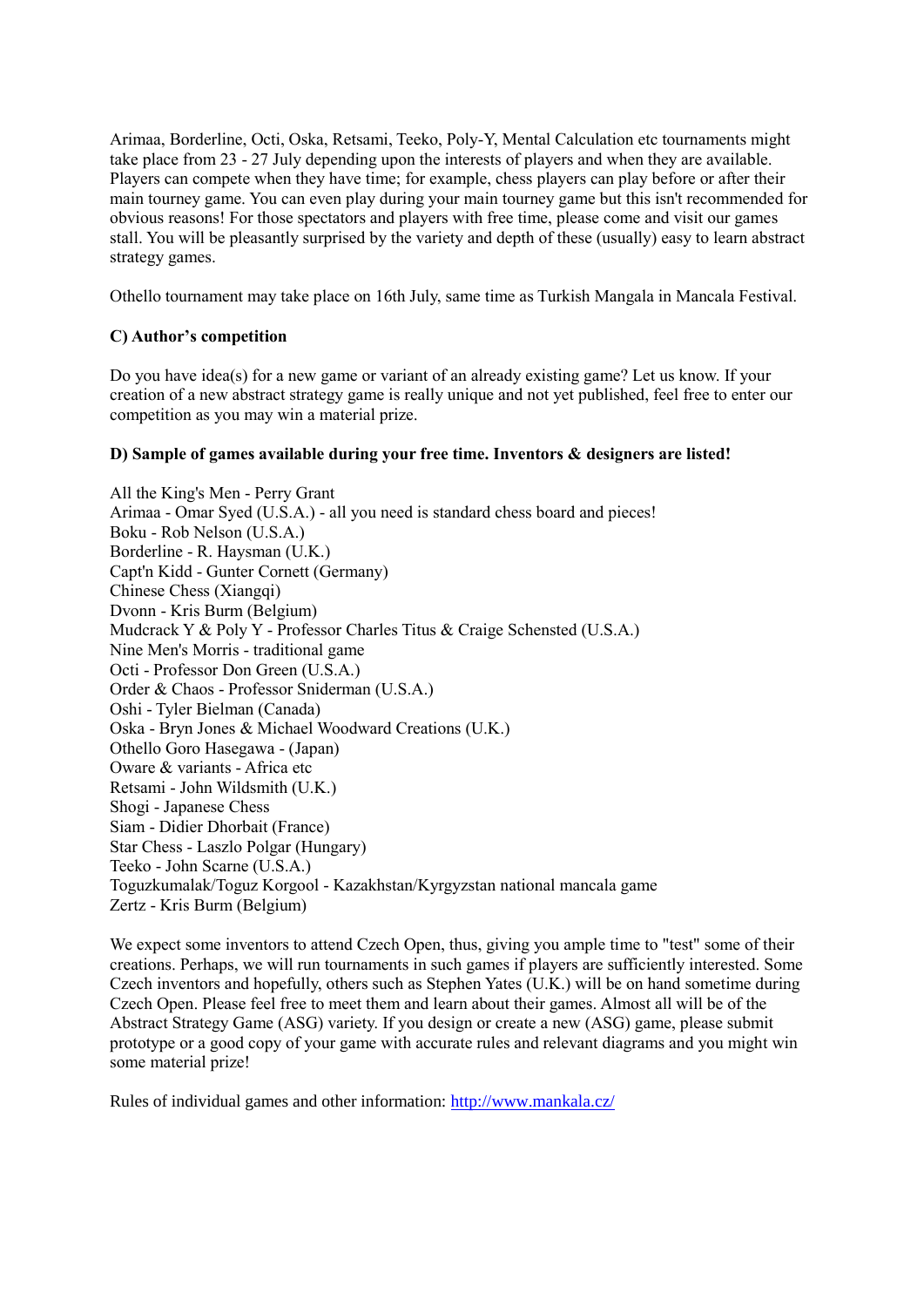## **Backgammon 12 th - 14 th July**

## **12th - 13th July - Individual tournament**

- basic part: 7 rounds by Swiss system, matches with doubling cube to 9 points

- tie-breaks: 1. minor score, 2. Buchholz, 3. mutual match

- best eight players continue to quarter-finals (11 points), semi-finals (11 points) and final (13 points) + 3<sup>rd</sup> place game (9 points)

- quarterfinals pairing will be done on chosen basis, similarly to bridge: First player after basic rounds choses his opponent from the remaining seven players, then choses second player and then third remaining best player. Remaining two players create fourth pair. In semi-finals, winners of 1<sup>st</sup> and 4<sup>th</sup> pair play together and winners of 2nd and 3rd pair play together.

- matches will be played with chess clocks: player has 12 seconds per move + total reserve of 2 minutes per point of the match length (9-point matches 18 minutes, 11-point 22 minutes, 13-point 26 minutes) - entry fee: 500 CZK or 21,0 EUR

- financial prizes: 5000, 3000, 2000 and 1000 CZK (guaranteed)

- optional bet into side pool: 500 CZK – side pool will be divided 70% - 30% between two best placed participating players

- time schedule:

| Friday 12 <sup>th</sup> July            | $16.00 - 17.00$<br>$17.30 - 21.00$ | registration<br>$1st - 3rd$ rounds                                         |
|-----------------------------------------|------------------------------------|----------------------------------------------------------------------------|
| Saturday $13^{th}$ July $09.00 - 14.00$ | $14.00 - 17.00$                    | $4th - 7th$ rounds<br>quarter-finals, semi-finals, final, $3rd$ place game |
|                                         | $14.00 - 17.00$                    | <b>Speed Gammon</b>                                                        |
|                                         | 17.30                              | results announcement                                                       |

### **12th - 13th July – One-point match tournament**

- side tournament for players participating in the main Individual tournament
- games are played during the main tournaments before next round is started
- 1-point matches without clocks
- K.O. system with two branches, each player has two chances
- entry is included in the main tournament fee
- prize for winner: 500 CZK

## **13th July – Speed Gammon**

- starts after end of basic part of the Individual tournament

- 5-point matches with clocks: 10 second per move + time reserve 2 minutes for the whole match

- K.O. system for 16 players, re-buys possible in case of elimination
- entry fee: 250 CZK or 10,5 EUR will be collected on place during the tournament
- prizes: 100% entry fees returned winner 2000 CZK, finalist 1000 CZK, semi-finalists 500 CZK

## **14th July - Doubles Consulting**

- teams of 2 players composed of players without age and performance limitations

- matches with doubling cube to 7 points
- Swiss system number of rounds dependent on number of teams
- tie-breaks: 1. minor score, 2. Buchholz, 3. mutual match
- matches will be played with chess clocks: 12 seconds per move + total reserve of 14 minutes
- two teams play on one board, for each team one player rolls and plays, second one advises him
- team can consult the play arbitrarily, all actions on board are made by the playing player
- players can switch the positions of the playing and advising player during the match
- switching is possible only between games, each whole game is played by the same player
- financial prizes: 1st place: 70%, 2nd place: 30% of the prize pool, prizes in CZK
- entry fee: 500 CZK or 21,0 EUR for a team
- applications for this tournament are not registered and it is possible to register for it only on the day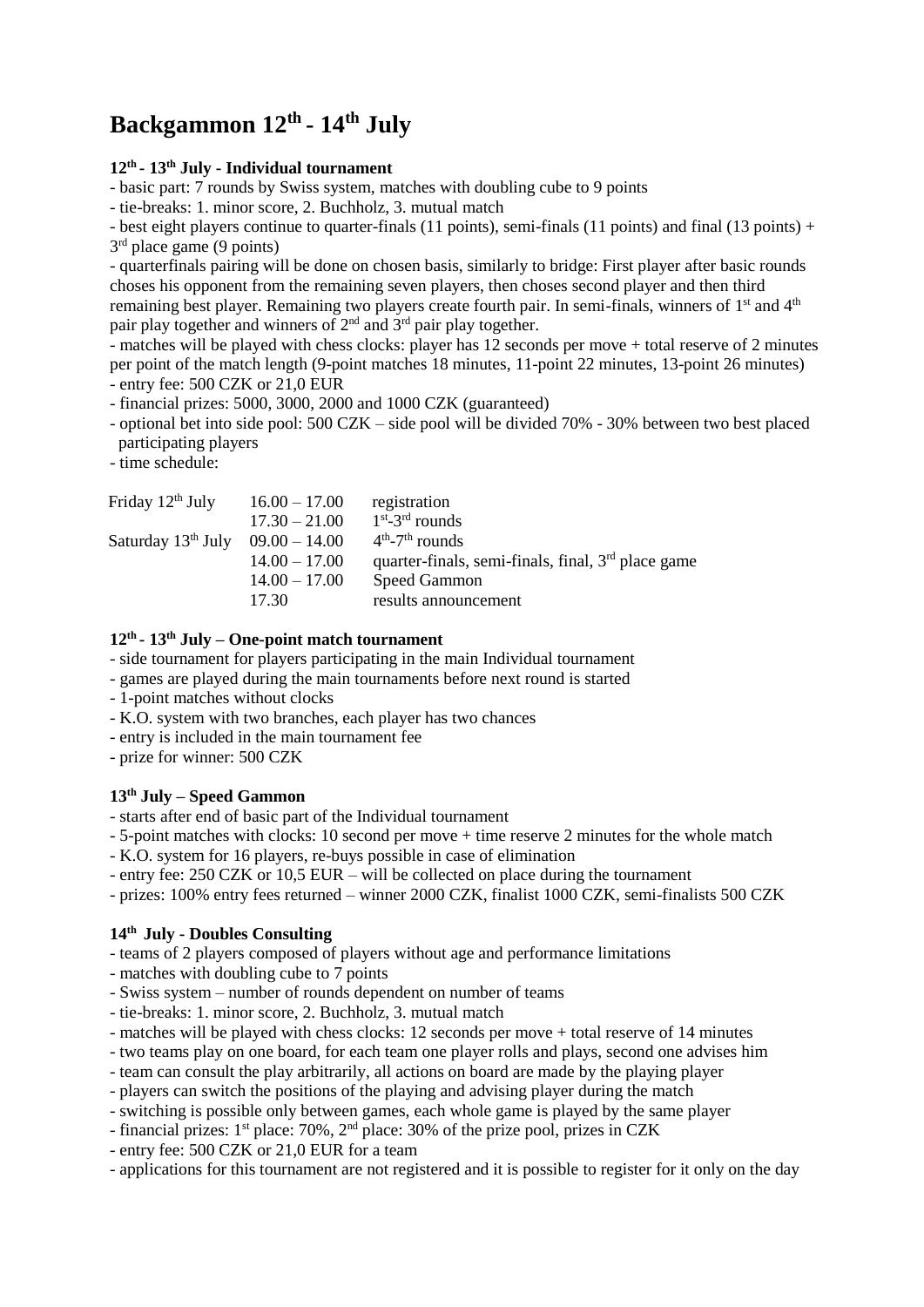of launching of the tournament

- time schedule:

Sunday  $14<sup>th</sup>$  July  $09.30 - 10.00$  registration 10.00 – 16.00 tournament 16.30 results announcement

## **Bridge 11 th - 14 th July**

- **A – main pairs tournament (part of the Grand Prix of the Czech Republic)**
- **B – teams tournament**
- **C – 1. side pairs tournament**
- **D – 2. side pairs tournament**

**Tournaments prize fund: 30 000 CZK,** out of which 24 000 CZK financial prizes, furthermore material prizes and cups

#### **11th - 12th July Side pairs tournaments (C, D)**

- financial prizes 1 000, 600 and 400 CZK in each tournament
- starting fee 4,0 EUR/ player

Time schedule:

| Thursday $11th$ July $15.30 - 17.30$ registration |                              |                                                 |
|---------------------------------------------------|------------------------------|-------------------------------------------------|
|                                                   |                              | $18.00 - 21.45$ 1 <sup>st</sup> side tournament |
| Friday 12 <sup>th</sup> July                      | $12.00 - 12.30$ registration |                                                 |
|                                                   |                              | $13.00 - 16.45$ 2 <sup>nd</sup> side tournament |
|                                                   | 1745                         | results announcement of both tournaments        |

## **12th and 14th July Teams tournament (B)**

- 4-6-member teams on 9 rounds
- financial prizes 4 000, 2 000 and 1 000 CZK
- starting fee 28,5 EUR / team

| Friday 12 <sup>th</sup> July | $15.30 - 17.30$ | registration                  |
|------------------------------|-----------------|-------------------------------|
|                              | $18.00 - 22.30$ | $1st - 4th$ round             |
| Sunday 14 <sup>th</sup> July | $09.00 - 14.00$ | $5th$ - 9 <sup>th</sup> round |
|                              | 14.20           | results announcement          |
|                              |                 |                               |

### **13th July Main pairs tournament (A) – part of the Grand Prix of the Czech Republic**

- financial prizes 5 000, 3 000, 2000, 1 000 and 4 x 500 CZK
- starting fee 11,5 EUR / player

Time schedule:

| Saturday $13^{th}$ July $08.30 - 09.30$ |                 | registration         |
|-----------------------------------------|-----------------|----------------------|
|                                         | $10.00 - 14.00$ | $1st$ round          |
|                                         | $15.30 - 19.15$ | $2nd$ round          |
|                                         | 19.45           | results announcement |

## **Draughts 12 th - 14 th July**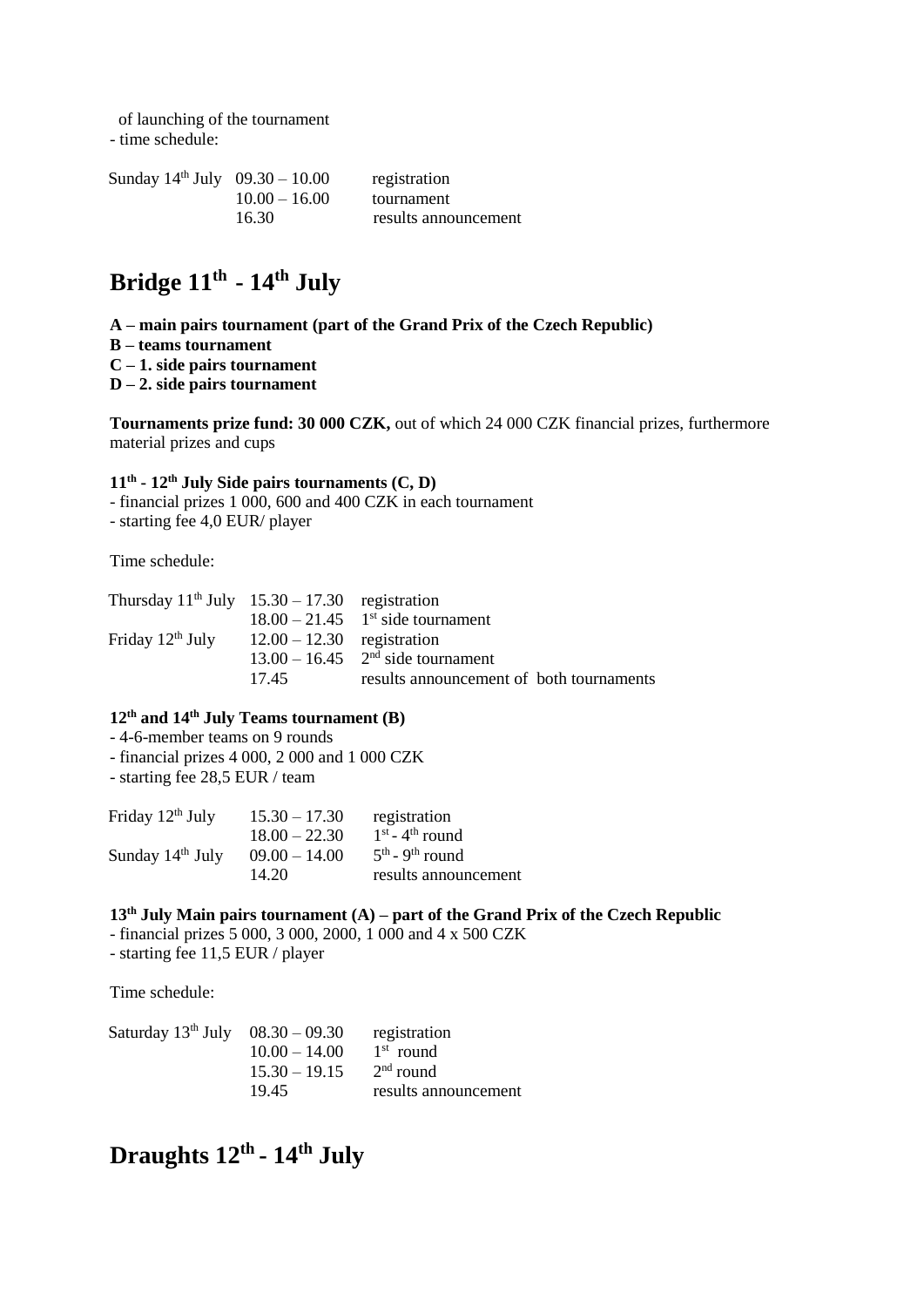#### **12th - 13th July International Draughts**

- it is played according to FMJD rules [\(http://www.fmjd.org/\)](http://www.fmjd.org/) in the version of competition rules of the Czech Draughts Federation [\(http://www.damweb.cz/pravidla/mdfull.html\)](http://www.damweb.cz/pravidla/mdfull.html)

- 6 rounds by Swiss system, 30min + 30s/move

- financial prizes 1 500, 1 000 a 500 CZK

- starting fee 6,5 EUR

- time schedule:

| Friday 12 <sup>th</sup> July          | $16.00 - 16.30$ | registration          |
|---------------------------------------|-----------------|-----------------------|
|                                       | $17.00 - 21.00$ | $1st$ and $2nd$ round |
| Saturday $13^{th}$ July 09.00 - 13.00 |                 | $3rd$ and $4th$ round |
|                                       | $14.00 - 18.00$ | $5th$ and $6th$ round |
|                                       | 18.30           | results announcement  |

## **14th July Czech Draughts**

- it is played according to rules of Czech Draughts Federation [\(http://www.damweb.cz/pravidla/cdfull.html\)](http://www.damweb.cz/pravidla/cdfull.html)

- 7 rounds by Swiss system, 20min + 10s/move for each participant

- starting fee 6,5 EUR

| - time schedule:                      |                 |                               |
|---------------------------------------|-----------------|-------------------------------|
| Sunday $14^{th}$ July $09.00 - 09.30$ |                 | registration                  |
|                                       | $10.00 - 12.30$ | $1st - 3rd$ round             |
|                                       | $13.30 - 17.00$ | $4th$ - 7 <sup>th</sup> round |
|                                       | 17.30           | results announcement          |

## **Go 12 th - 14 th July**

#### **12 th - 14 th July International Go Tournament**

Tournament system: McMahon system, equal games, 5 rounds, 60 min. basic time and byoyomi 15 moves/5 min. or 1 move per 30 sec. according to the type of clock. Participation without age and performance limitations is possible. Unclassified players will obtain the rate of 20 kyu.

Criteria used for final ranking: McMahon score, SOS, SOSOS

## **Prizes:**

Best 5 players:

| 1st place: | 8 000 CZK |
|------------|-----------|
| 2nd place: | 5 500 CZK |
| 3rd place: | 4 000 CZK |
| 4th place: | 2 500 CZK |
| 5th place: | 1 500 CZK |
|            |           |

Additional prizes for best 5 players with EGF member countries passport:

| 1st place: | 7 000 CZK |
|------------|-----------|
| 2nd place: | 4 500 CZK |
| 3rd place: | 3 500 CZK |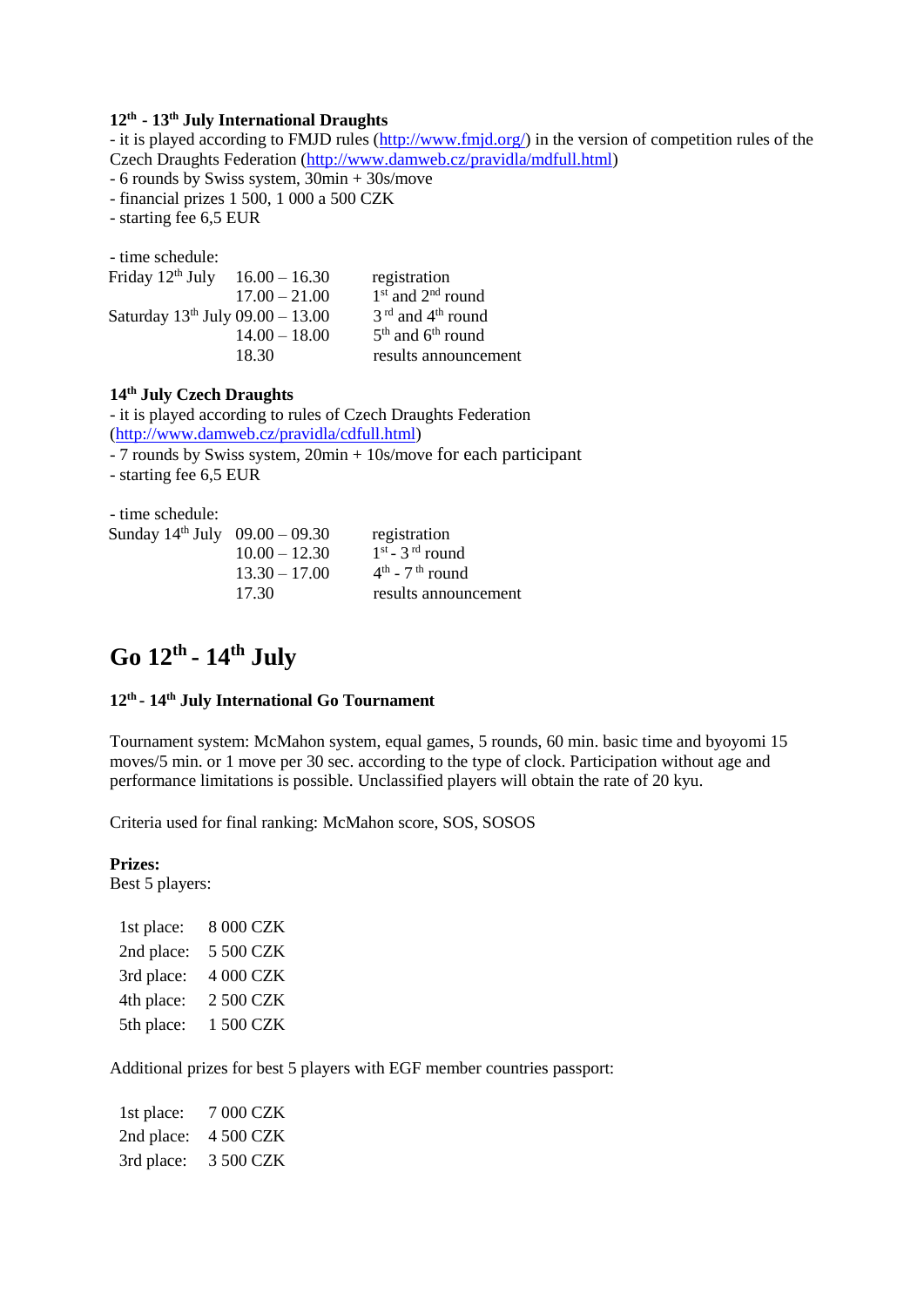4th place: 2 500 CZK 5th place: 1 000 CZK

Prizes for 5 points achieved (except for the first 5 players in either of the final rankings above) - 600 CZK.

Prizes for 4 points achieved (except for the first 5 players in either of the final rankings above) - 400 CZK.

Financial prizes can be paid either in CZK or in EUR.

Starting fee for players from EGF member organisations (in EUR):

| rating $\ge$ 2550         | - 0  | + free accommodation at the dormitory |
|---------------------------|------|---------------------------------------|
| rating $2350 - 2549 = 0$  |      |                                       |
| rating $2050 - 2349$ 10,0 |      |                                       |
| the others                | 13,5 |                                       |

Time schedule:

| Friday 12 <sup>th</sup> July   | $15.00 - 17.30$ | registration for Moyo Open        |
|--------------------------------|-----------------|-----------------------------------|
|                                | 18.00           | Czech Teams Grand Prix Final      |
| Saturday 13 <sup>th</sup> July | $09.00 - 9.30$  | <b>Registration for Moyo Open</b> |
|                                | 10.00           | $1st$ round Moyo Open             |
|                                | 14.00           | $2nd$ round                       |
|                                | 17.00           | $3rd$ round                       |
| Sunday 14th July               | 09.00           | $4th$ round                       |
|                                | 13.00           | $5th$ round                       |
|                                | 16.00           | Prize giving ceremony             |

## **HYPERGRID 13th - 20th July**

Rules on BGG:<https://boardgamegeek.com/file/download/w5t5lxeg2e/HYPERGRIDen.pdf>

## **13th July. - 18th July HYPERGRID introduction and training plays**

Game is demoed for anyone; rules to be explained into very details for festival attendees interested into qualifier on the  $19<sup>th</sup>$  of July.

| Saturday 13th July $-18th$ July | 10.00                       | <b>Start</b>   |
|---------------------------------|-----------------------------|----------------|
|                                 | $13.00 - 14.00$ Lunch break |                |
|                                 | 18.00                       | End of demoing |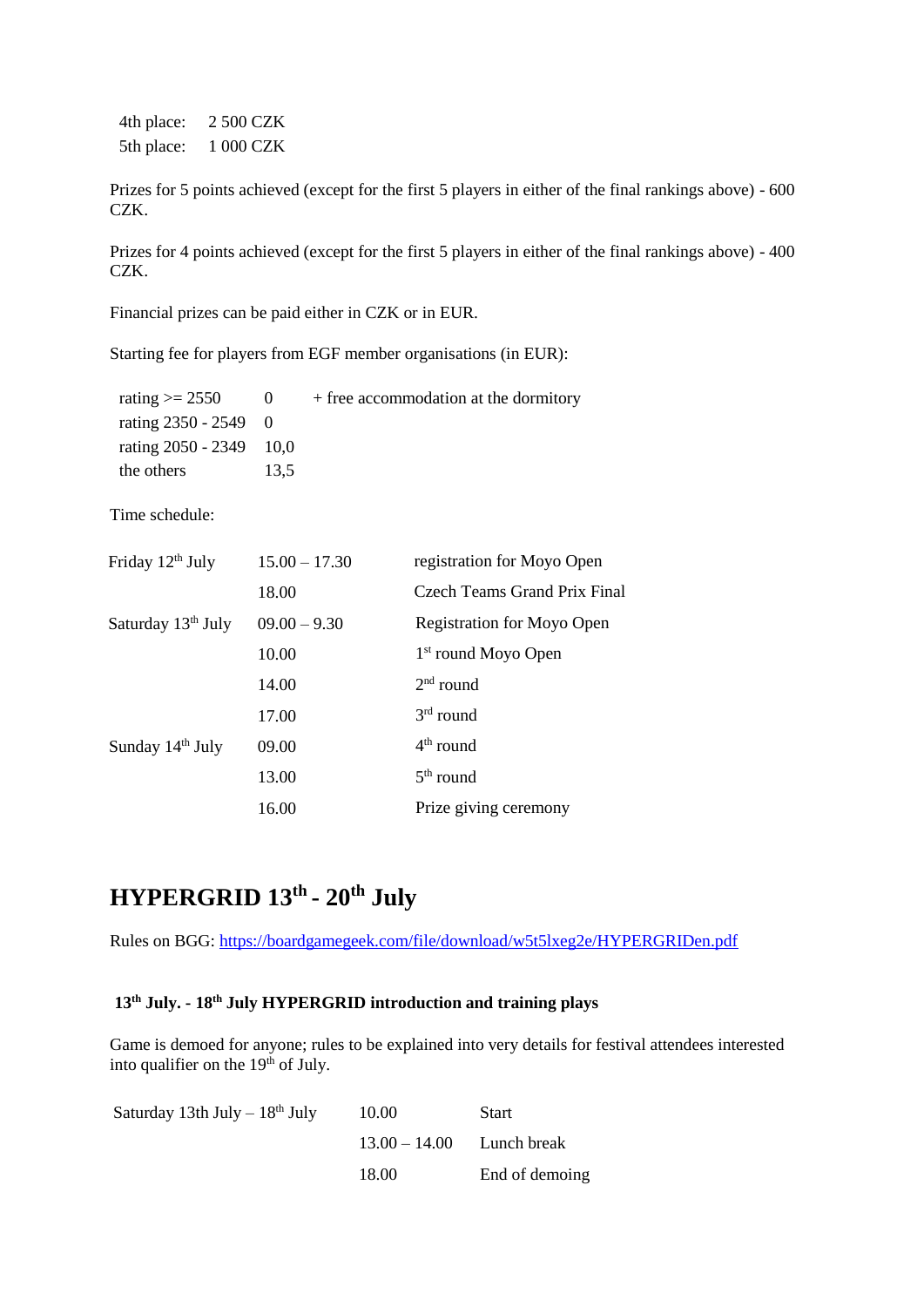## **19th July. National HYPERGRID Championship qualification tournament**

- open for players without age, performance and nationality limitations

- closed for already qualified players

- Swiss system, (max 8 players 3 rounds, max. 16 players 4 rounds, max 32 players 5 rounds)

- time limit for each round 50 minutes (25 minutes per player)

- points for each round: Win 3 points; loss 1 point; draw 2 points; 0:0 tie 0 points

- total gaming Victory Points gained throughout the qualification tournament is a tiebreaker

Prices: Board game in a value of 1000czk for the winner; the  $1<sup>st</sup>$  and the  $2<sup>nd</sup>$  players forward to the National Tournament.

Starting is with no fee.

Time schedule:

Friday 19th July  $12.30 - 13.00$  Registration 13.00 – 18.00 (max, due to number of rounds) LCQ tournament 18.00 (or earlier, due to number of rounds) Results announcement

## **20th July. National HYPERGRID Championship**

The annual Championship in game of HYPERGRID.

- closed for up to 32 players from all regional qualifications

- players will form 8 groups 4 players each. After 3 rounds within a group, each v. all, the first 2 players from each group advance to the 4-round play-off.

- change of the system is reserved; should not all qualified players arrive then the number of groups and their numbers of player may change, or the Swiss system will be used for the given players number followed by TOP8 play-off.

- time limit of each round is 50 minutes (25 mins. per player), in the final round 60 minutes (30 mins. per player)

- Tournament Points from each round in groups: Win 3 points; loss 1 point; draw 2 points; 0:0 tie 0 points

- Total gaming Victory points gained throughout the tournament is a Tournament Points tiebreaker for advancing to the play-off, as is for playoff draws.

Prices: Board games for TOP4 in values of 10.000, 5000czk, 3000czk and 2000czk.

Starting is with no fee.

Time schedule:

Saturday 20th July 09.30 – 10.00 Registration 10.00 – 18.00 (lunch break before play-off) Tournament 18.00 (at the latest, reserve included) Results announcement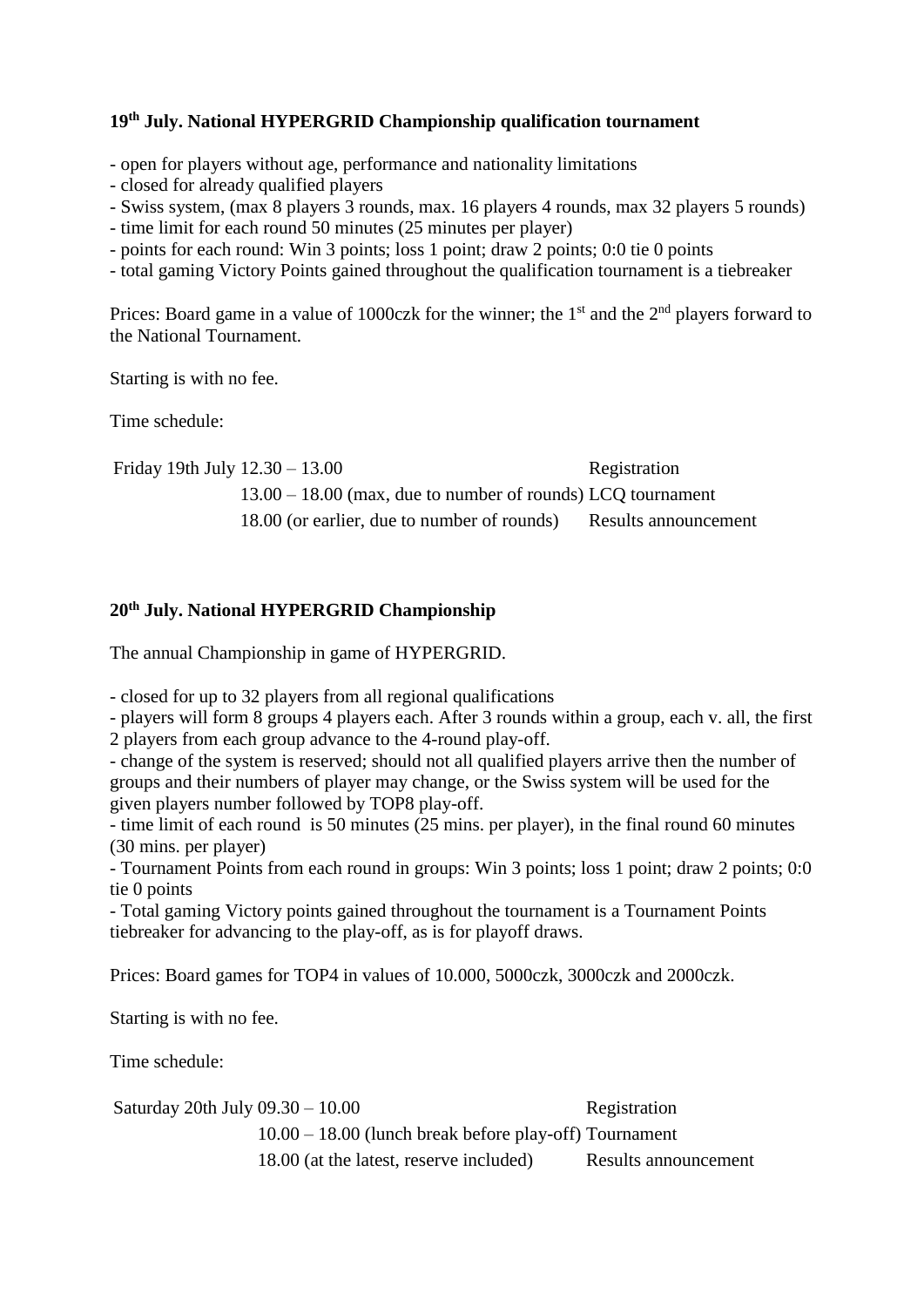## **Crosswords 24 th July**

- **A - Swedish crossword in Czech language** (classic crossword with a clue inside)
- **B - eight-direction crossword** (crossing out)

#### **Tournament system**:

Every applicant can participate in both categories. Each participant in the category A will obtain one crossword and each participant in the category B one eight-direction crossword, which will be filled in and given back on the spot. It is possible to solve a crossword at any time given in the time schedule (approximate time for solving is about 15 min.).

**Criteria used for ranking**: correctness (1 unfilled or incorrectly filled box  $= 1$  penalty point), time

Time schedule:

Wednesday  $24^{\text{th}}$  July  $14.00 - 20.00$  solving Friday 26<sup>th</sup> July  $14.15 - 14.30$  results announcement

Start in both categories **free of charge**. **Registration** during the competition.

## **Mancala games 11 th – 18th July**

#### **Rules of individual games:** <http://www.mankala.cz/>

## **A) 11th July - International tournament in Bestemshe**

- suitable for players of all ages and ability
- 7 rounds Swiss, 2x 10 min
- starting fee 4 EUR

Time schedule:

| Thursday $11th$ | $16.30 - 17.00$ | Registration          |
|-----------------|-----------------|-----------------------|
| Thursday $11th$ | $17.00 - 20.00$ | Tournament            |
| Sunday $14th$   | $20.00 - 20.30$ | Prize giving ceremony |

## **B) 12th – 13th July - International tournament in Toguz (Togyzkumalak, Toguz korgool) – Main**

- suitable for players of all ages and ability
- 7 rounds Swiss, 2x 45 min
- starting fee 8 EUR

Time schedule:

| Friday $12th$                                                                         | $09.30 - 10.00$ | Registration               |
|---------------------------------------------------------------------------------------|-----------------|----------------------------|
| Friday $12th$                                                                         | $10.00 - 18.00$ | Tournament – round $1-4$   |
| Saturday $13th$                                                                       | $10.00 - 16.00$ | Tournament – round $5 - 7$ |
| Sunday $14th$                                                                         | $20.00 - 20.30$ | Prize giving ceremony      |
| We would like to thank to World Togyzkumalak Federation for the support of this event |                 |                            |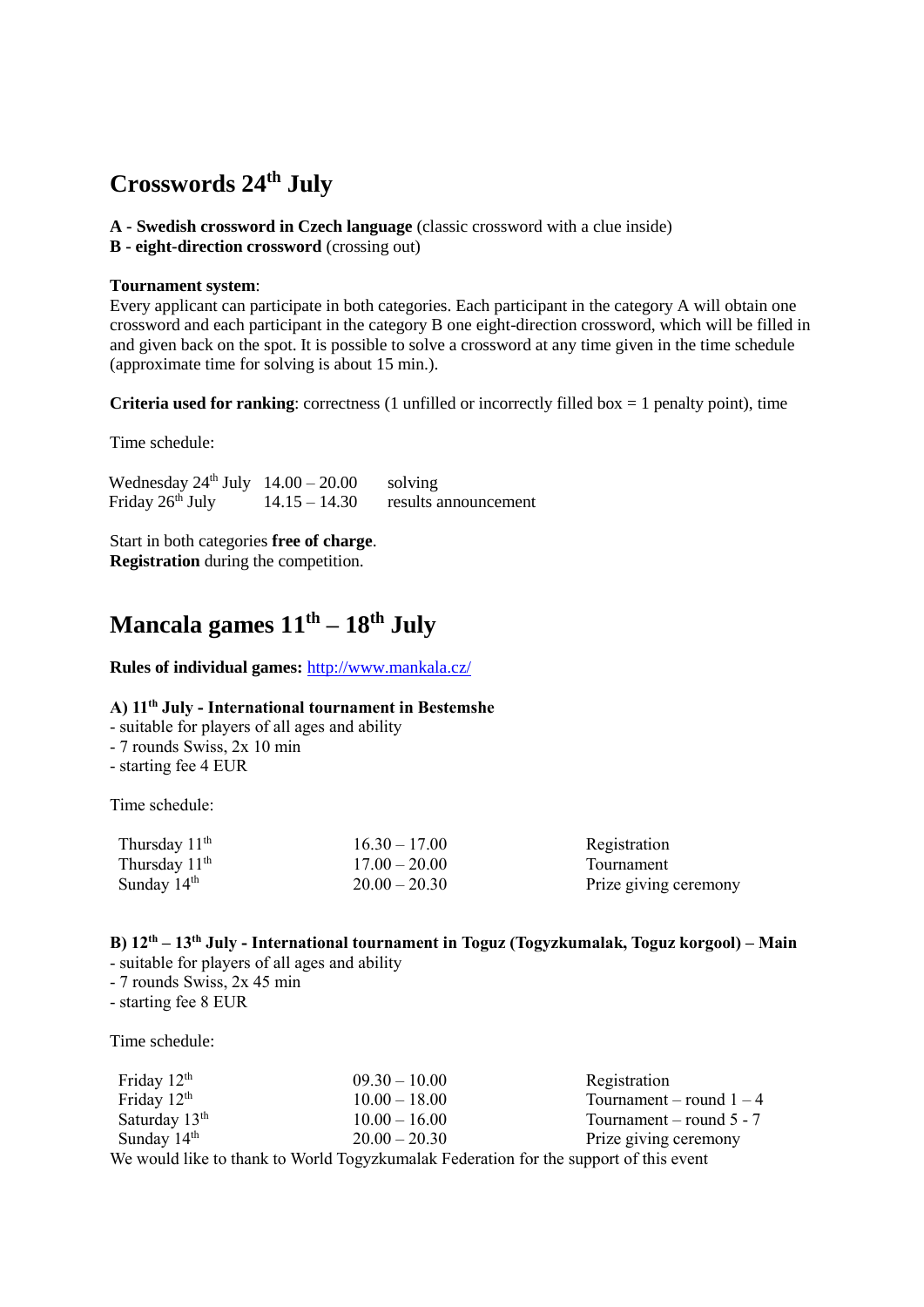#### **C) 12th - 13th July - International tournament in Toguz (Togyzkumalak, Toguz korgool) for computers**

- suitable for programeers and their programs
- round robin system
- free of charge

Time schedule:

| Friday $12th$   | $18.00 - 18.30$ | Registration               |
|-----------------|-----------------|----------------------------|
| Friday $12th$   | $18.30 - 20.00$ | Tournament – round 1       |
| Saturday $13th$ | $16.00 - 20.00$ | Tournament – round $2 - 5$ |
| Sunday $14th$   | $20.00 - 20.30$ | Prize giving ceremony      |

#### **D) 14th July - International tournament in Oware**

- suitable for players of all ages and ability

- 7 rounds Swiss, 2x 20 min
- starting fee 4 EUR

Time schedule:

| Sunday $14th$ | $09.30 - 10.00$ | Registration          |
|---------------|-----------------|-----------------------|
| Sunday $14th$ | $10.00 - 16.30$ | Tournament            |
| Sunday $14th$ | $20.00 - 20.30$ | Prize giving ceremony |

## **E) 14th International tournament in Toguz (Togyzkumalak, Toguz korgool) for juniorx**

- suitable for players up to 21 years old

- system based on number of participants, 2x 20 min

- starting fee 4 EUR

Time schedule:

| Sunday $14th$ | $16.30 - 17.00$ | Registration          |
|---------------|-----------------|-----------------------|
| Sunday $14th$ | $17.00 - 20.00$ | Tournament            |
| Sunday $14th$ | $20.00 - 20.30$ | Prize giving ceremony |

## **F) 15th July - Record attempt**

- suitable for players of all ages and ability

- details at http://www.mankala.cz/rekord2019.php
- free of charge
- material prize for every participant

Time shedule:

| Monday 15 <sup>th</sup> | $09.00 - 13.00$ | Registration and presentation |
|-------------------------|-----------------|-------------------------------|
| Monday 15 <sup>th</sup> | $14.00 - 20.00$ | Record attempt                |

#### **G) 16th July - International tournament in Mangala**

- suitable for players of all ages and ability
- 7 rounds Swiss, 2x 15 min
- starting fee 4 EUR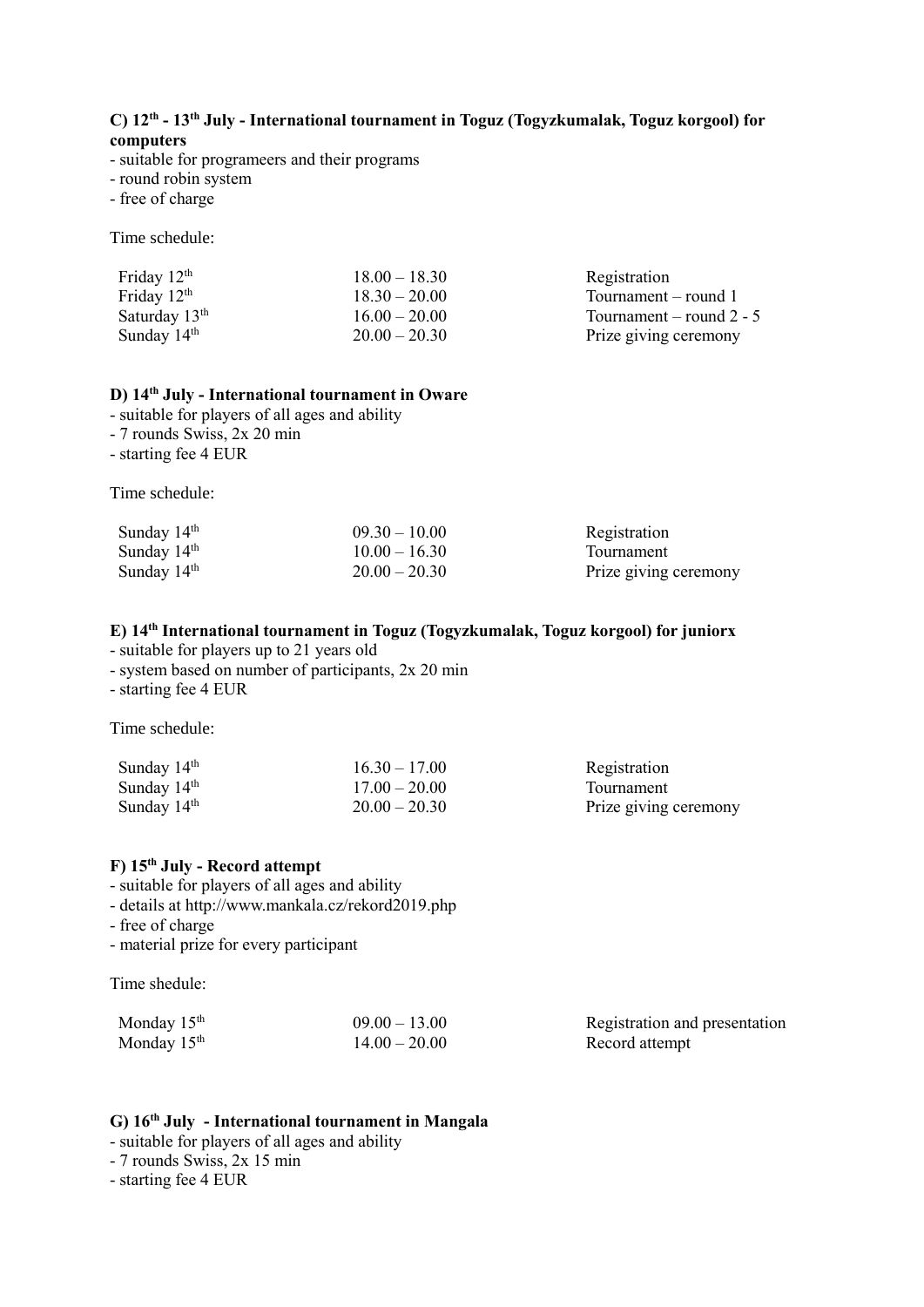Time schedule:

| Tuesday $16th$            | $09.30 - 10.00$ | Registration          |
|---------------------------|-----------------|-----------------------|
| Tuesday $16th$            | $10.00 - 14.00$ | Tournament            |
| Thursday 18 <sup>th</sup> | $16.30 - 17.00$ | Prize giving ceremony |

We would like to thank to Turkish Mangala Federation for support of this event

## **H) 16th July - International tournament in Toguz (Toguz kumalak, Toguz korgool) - Blitz**

- suitable for players of all ages and ability

- 7 rounds Swiss, 2x 7 min

- starting fee 4 EUR

Time schedule:

| Tuesday $16th$            | $15.30 - 16.00$ | Registration          |
|---------------------------|-----------------|-----------------------|
| Tuesday $16th$            | $16.00 - 19.00$ | <b>Tournament</b>     |
| Thursday 18 <sup>th</sup> | $16.30 - 17.00$ | Prize giving ceremony |

## **I) 17th July - International tournaments in Bao a Omweso**

- suitable for players of all ages and ability

- Tournament in Bao la Kujifunza, Bao la Kiswahili and Omweso
- system based on number of participants, no time limit

- starting fee 4 EUR

Time schedule:

| $09.30 - 10.00$ | Registration          |
|-----------------|-----------------------|
| $10.00 - 13.00$ | Tournament in Bao la  |
|                 | Kujifunza             |
| $14.00 - 17.00$ | Tournament in Bao la  |
|                 | Kiswahilli            |
| $17.00 - 20.00$ | Tournament in Omweso  |
| $16.30 - 17.00$ | Prize giving ceremony |
|                 |                       |

## **J) 18th July International Tournament – mancala trigames**

- suitable for players of alla ges and ability

- Tournament in games Hawalis, Longbeu-A-Cha, Um El Bagara

- starting fee 4 EUR

Time schedule:

| Thursday 18 <sup>th</sup> | $09.30 - 10.00$ | Registration          |
|---------------------------|-----------------|-----------------------|
| Thursday 18 <sup>th</sup> | $10.00 - 16.00$ | Tournament            |
| Thursday 18 <sup>th</sup> | $16.30 - 17.00$ | Prize giving ceremony |

## **Gomoku 13 th - 14 th July**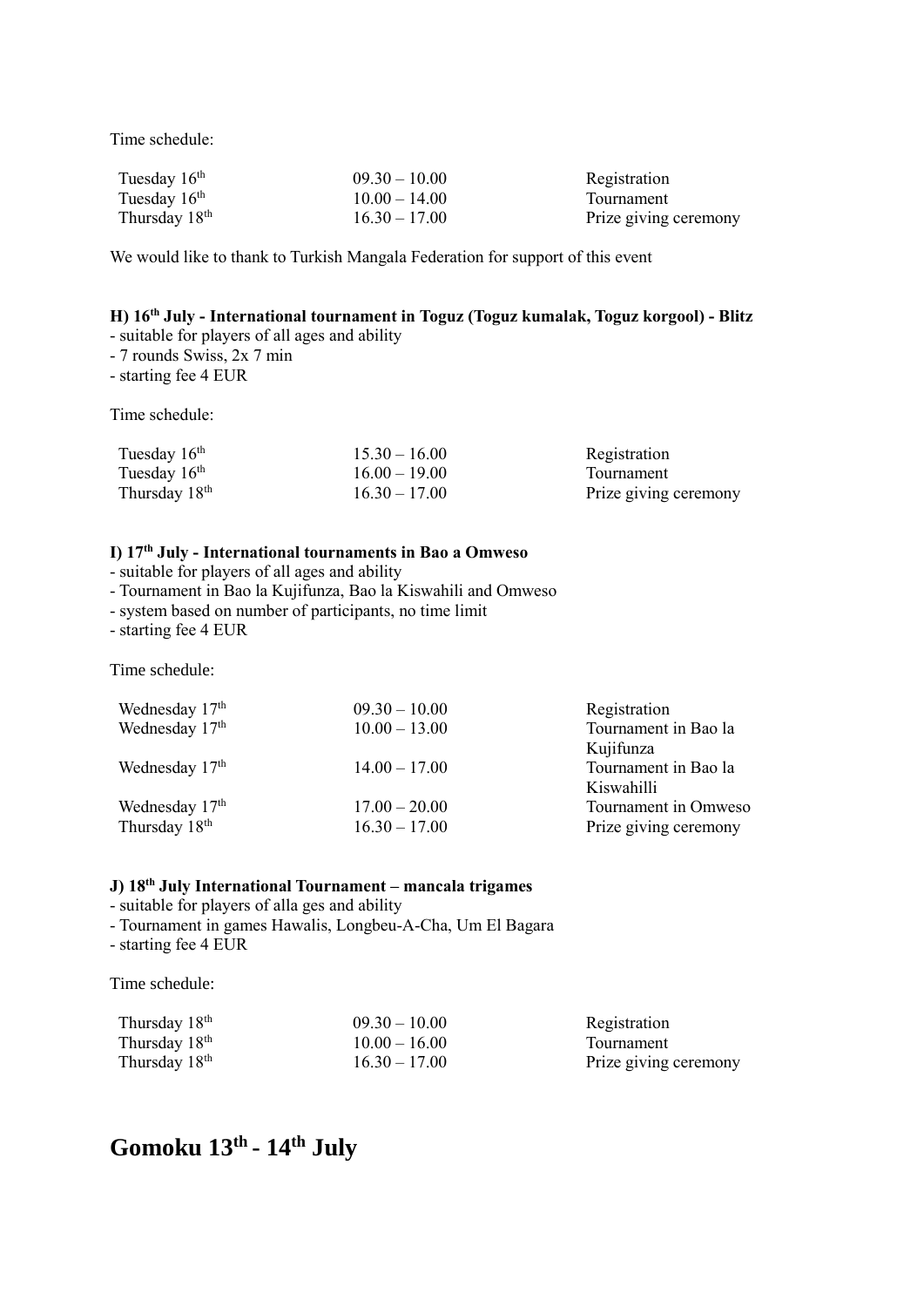**13th - 14th July Open Championship of the Czech Republic in Gomoku**

- 7 rounds by Swiss system - it is played according to gomoku rules [\(http://www.piskvorky.cz/federace/oficialni-pravidla](http://www.piskvorky.cz/federace/oficialni-pravidla-piskvorek/)[piskvorek/\)](http://www.piskvorky.cz/federace/oficialni-pravidla-piskvorek/) - rate of game  $2 \times 60$  min + 5s/move

- financial prizes 1 000, 700 and 500 CZK

- starting fee 8,5 EUR

- time schedule:

|                 | registration                              |
|-----------------|-------------------------------------------|
| $09.00 - 13.40$ | $1st$ and $2nd$ round                     |
| $14.40 - 19.20$ | $3rd$ and $4th$ round                     |
| $09.00 - 13.40$ | 5 <sup>th</sup> and 6 <sup>th</sup> round |
| $14.40 - 17.00$ | $7th$ round                               |
| 17.30           | results announcement                      |
|                 | Saturday $13^{th}$ July $08.30 - 09.00$   |

## **Quartino 11th – 20th July**

**Rules**:<http://www.lorisgames.cz/application/files/8515/4167/0607/rules.pdf> **Other informations**:<https://www.facebook.com/hraquartino/> ,<http://www.quartino.cz/>

## **A) 12th – 19th July presentation and free play**

- suitable for players of all ages and ability
- starting fee free of charge

Time schedule:

| Friday $12th$             | $9:30 - 19.00$  | Presentation and free play |
|---------------------------|-----------------|----------------------------|
| Saturday 13 <sup>th</sup> | $9:30 - 19.00$  | Presentation and free play |
| Sunday $14th$             | $8:00-19.00$    | Presentation and free play |
| Wednesday $17th$          | $14:00 - 19:00$ | Presentation and free play |
| Friday 19 <sup>th</sup>   | $9:00-19.00$    | Presentation and free play |

## **B) Blitz tournament 11**th **and 20**th

- suitable for players of all ages and ability
- round robin or 5-7 rounds Swiss, 2x 5 min
- starting fee free of charge at registration until June 15th
- Material prizes: board games worth 1000 CZK, 500 CZK, 300 CZK, then for the 1st place digital chess clock

#### Time schedule:

| Thursday 11 <sup>th</sup> | $9:00 - 9:30$     | Registration          |
|---------------------------|-------------------|-----------------------|
|                           | $9:30 - 13:00$    | Tournament            |
|                           | $13:10 - 13:30$   | Prize giving ceremony |
|                           |                   |                       |
| Saturday 20 <sup>th</sup> | $13:30 - 14:00$   | Registration          |
|                           | $ 14:00 - 17:30 $ | Tournament            |
|                           | $17:40 - 18:00$   | Prize giving ceremony |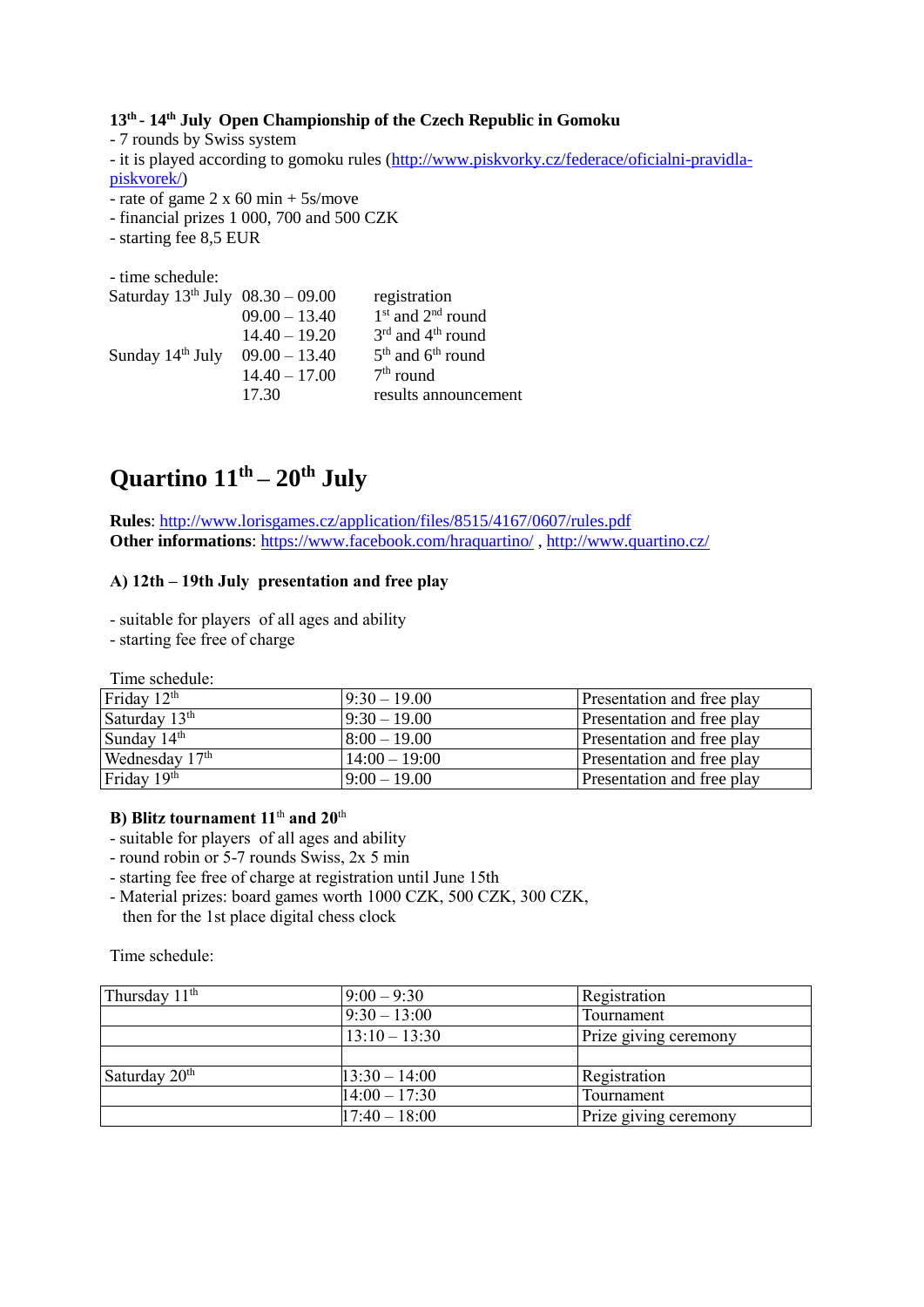## **Shogi 13th - 14th July**

## **13th - 14th July Open Championship of the Czech Republic in shogi**

- participation of players without age and performance limitation

- 8 rounds by Swiss system
- rate of game 35 min. + 30 s Byo-Yomi
- material prizes
- starting fee 16 EUR / player
- time schedule:

| Saturday $13th$ July $10.00 - 10.30$ registration                               |                                       |                                                          |
|---------------------------------------------------------------------------------|---------------------------------------|----------------------------------------------------------|
|                                                                                 |                                       | $10.30 - 13.00$ 1st and 2 <sup>nd</sup> round            |
|                                                                                 | $13.00 - 14.30$ lunch                 |                                                          |
|                                                                                 |                                       | $14.30 - 17.00$ 3 <sup>rd</sup> to 5 <sup>th</sup> round |
| Sunday $14^{th}$ July $10.00 - 12.30$ 6 <sup>th</sup> and 7 <sup>th</sup> round |                                       |                                                          |
|                                                                                 | $12.30 - 14.00$ lunch                 |                                                          |
|                                                                                 | $14.00 - 15.15$ 8 <sup>th</sup> round |                                                          |
|                                                                                 |                                       | $15.15 - 15.30$ results announcement                     |

## **Sudoku and Kakuro 24 th July**

#### **Tournament system:**

- Sudoku and Kakuro are logical numerical rebuses (Sudoku – placing of numbers into the given diagram; Kakuro – summational numerical crossword) – in both cases it is worked only with numbers  $1 - 9$ 

- it is not necessary to have language knowledge for solving of numerical rebuses

- everybody will obtain competition sheet with chosen type of the numerical rebus which will be solved and handed in on the spot, it is possible to compete 1 x Sudoku rebus and 1 x Kakuro rebus - it is possible to solve at any time given in the time schedule

**Criteria used for ranking:** correctly completed diagram of Sudoku or Kakuro, time

#### **Time schedule**:

| Wednesday $24^{\text{th}}$ July $14.00 - 20.00$ |                 | solving              |
|-------------------------------------------------|-----------------|----------------------|
| Friday 26 <sup>th</sup> July                    | $14.15 - 14.30$ | results announcement |

**Material prizes** in both categories.

Start in both categories **free of charge**.

**Registration** during the competition.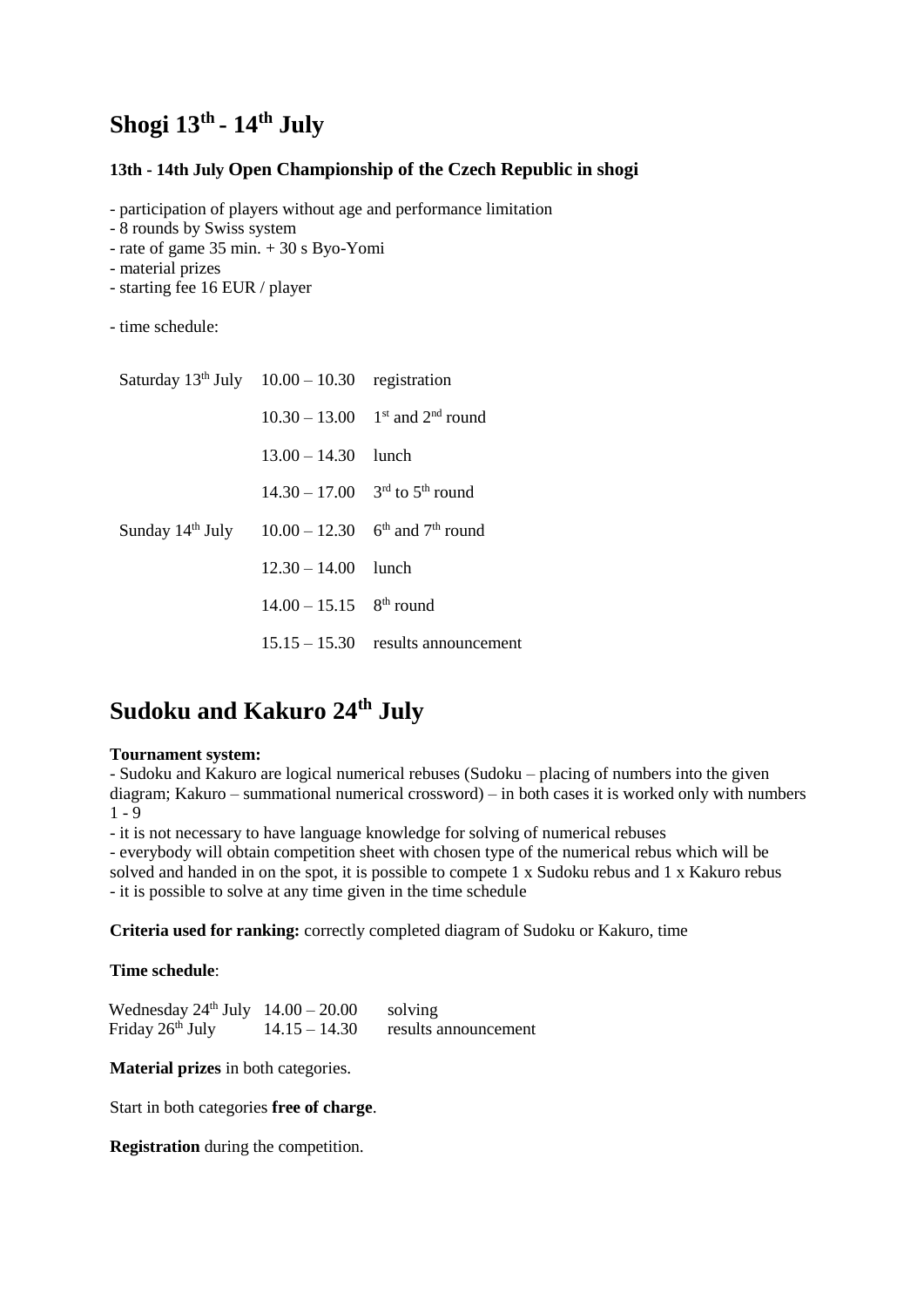## **Sudoku and Logic 20th July**

**Time schedule:**

| Saturday $20th$ July 09:30 - 10:00 Registration |                            |                                                             |
|-------------------------------------------------|----------------------------|-------------------------------------------------------------|
|                                                 |                            | 10:00 - 11:50 Puzzle Tournament Categories $A/B - 2$ Rounds |
|                                                 |                            | 12:00 - 13:50 Sudoku Tournament Categories $A/B - 2$ Rounds |
|                                                 | 14:10 - 14:30 Prize Giving |                                                             |

## **BASIC INFORMATION**

- Anyone can participate without age and performance limitations (the category A contains harder puzzles designated for experienced players, the category B is more beginner-friendly).

- There are two separate competitions, a competition in solving sudoku and a competition in solving logical puzzles.

- Sudoku is a logical puzzle, the principle is to place numbers into the given grid so that they do not repeat in any rows, columns and outlined regions. In addition to this simple classical version there are various sudoku variants where numbers in cells have to comply with other given conditions (sums, parity, extraregions, bigger/smaller etc.)..

- Most logical puzzles come from Japan. The basic types of puzzles are Number Placement (Kakuro, Sudoku), Object Placement (Battleships, Starbattle), Shading (Tapa, Nurikabe), Region Division (Shikaku, Fillomino) and Loops/Paths (Masyu, Slitherlink).

- Solving logical puzzles does not require knowledge of foreign language.

- The competitor will be given a set of puzzles which he/she solves within given time limit.

- For each correctly solved puzzle the competitor will get the predetermined number of points (depending on the difficulty of the puzzle).

- If the competitor solves correctly all puzzles within the given time limit, he/she gets time bonus for each minute saved.

- Criteria used for ranking: the total number of points in two rounds.

**Material prizes** in all four tournaments.

**Starting fee:** 6,5 EUR

**Discount on starting fee** for youngsters up to 18 years of age and players over 65 years 50%

**Registration** during the competition.

Chess  $11^{\text{th}}$  -  $27^{\text{th}}$  July